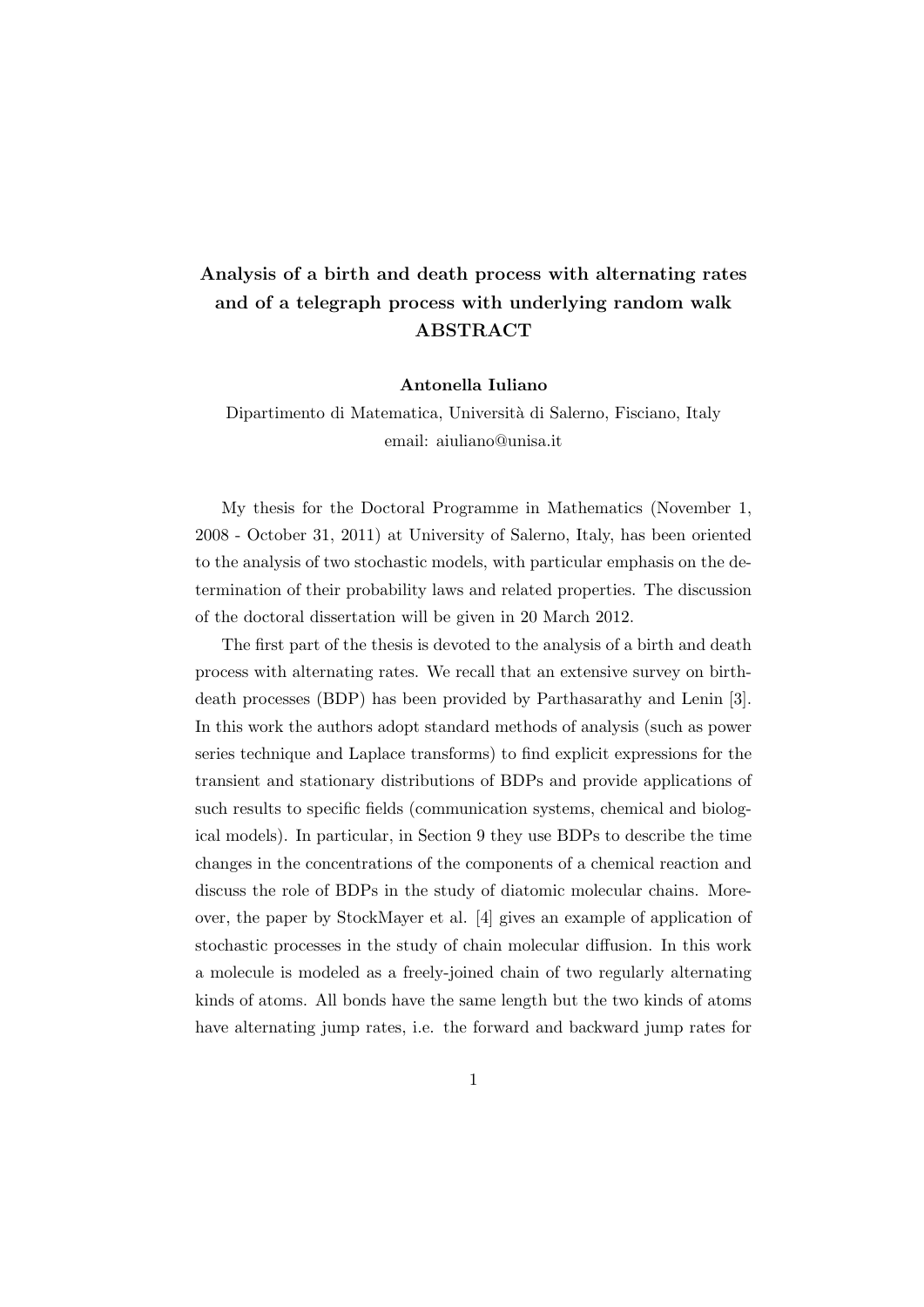even labeled beads are  $\alpha$  and  $\beta$ , respectively, and these rates are reversed for odd labeled beads. The authors obtain the exact timedependent average length of bond vectors. Inspired by this works, Conolly [1] studied an infinitely long chain of atoms joined by links of equal length. The links are assumed to be subject to random shocks, that force the atoms to move and the molecule to diffuse. The shock mechanism is different according to whether the atom occupies an odd or an even position on the chain. The originating stochastic model is a randomized random walk on the integers with an unusual exponential pattern for the inter-step time intervals. The authors analyze some features of this process and investigate also its queue counterpart, where the walk is confined to the non negative integers.

Stimulated by the above researches, a birth and death process  $N(t)$  on the integers with a transition rate  $\lambda$  from even states and a possibly different rate  $\mu$  from odd states has been studied in the first part of the thesis. A detailed description of the model is performed, and the Chapman-Kolmogorov equations are introduced. Then, the probability generating functions of even and odd states are then obtained. These allow to evaluate the transition probabilities of the process for arbitrary integer initial state. Certain symmetry properties of the transition probabilities are also pinpointed. Then, the birth and death process obtained by superimposing a reflecting boundary in the zero-state is analyzed. In particular, by making use of a Laplace transform approach, the probability of a transition from state 0 or state 1 to the zero-state is obtained. Formulas for mean and variance of both processes are finally provided.

The second part of the thesis is devoted to the analysis of a generalized telegraph process with an underlying random walk. The classical telegraph process describes a random motion on the real line characterized by two finite velocities with opposite directions, where the velocity changes are governed by a time-homogeneous Poisson process (see Orsingher [2]). The novelty in the proposed model consists in the use of new rules for velocity changes,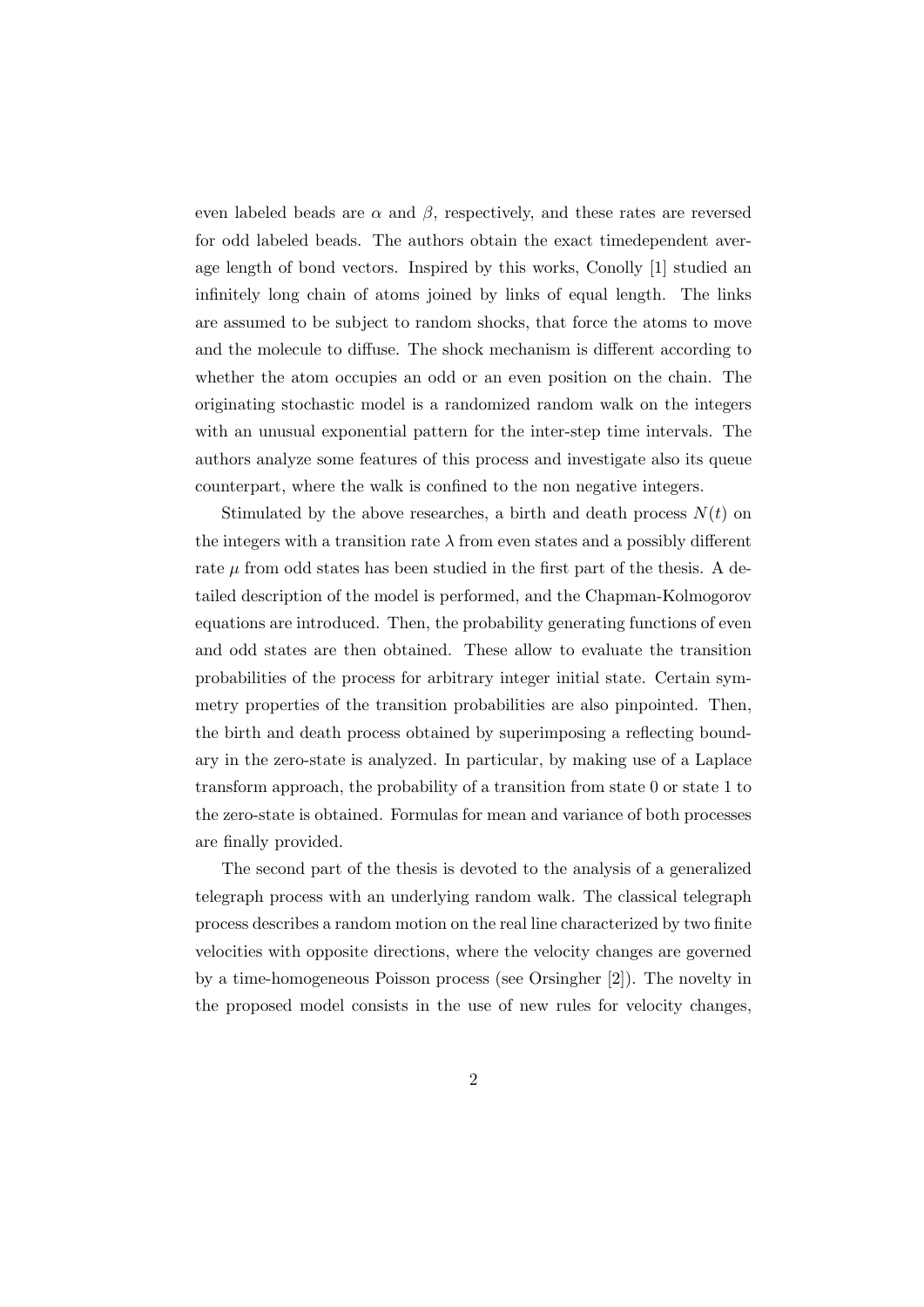which are now governed by a sequence of Bernoulli trials. This implies that the random times separating consecutive changes of direction of the moving particle have a general distribution and form a non-regular alternating renewal process. Starting from the origin, the running particle performs an alternating motion with velocities c and  $-v$  (c,  $v > 0$ ). The direction of the motion (forward and backward) is determined by the velocity sign. The particle changes the direction according to the outcome of a Bernoulli trial. Hence, this defines a (possibly asymmetric) random walk governing the choice of the velocity at any epoch. By adopting techniques based on renewal theory, the general form of probability law is determined as well as the mean of the process. Furthermore, two instances are investigated in detail, in which the random intertimes between consecutive velocity changes are exponentially distributed with (i) constant rates and with (ii) linearly increasing rates. In the first case, explicit expressions of the transition density and of the conditional mean of the process are expressed as series of Gauss hypergeometric functions. The second case leads to a damped random motion, for which we obtain the transition density in closed form. It is interesting to note that the latter case yields a logistic stationary density.

## References

- [1] Conolly B.W. (1971) On randomized random walks. SIAM Review, 13, 81-99.
- [2] Orsingher, E. (1990) Probability law, flow functions, maximum distribution of wave-governed random motions and their connections with Kirchoff 's laws. Stoch. Process. Appl., 34, 49-66.
- [3] Parthasarathy P.R. and Lenin R.B. (2004) Birth and death process (BDP) models with applications–queueing, communication systems, chemical models, biological models: the state-ofthe- art with a time-